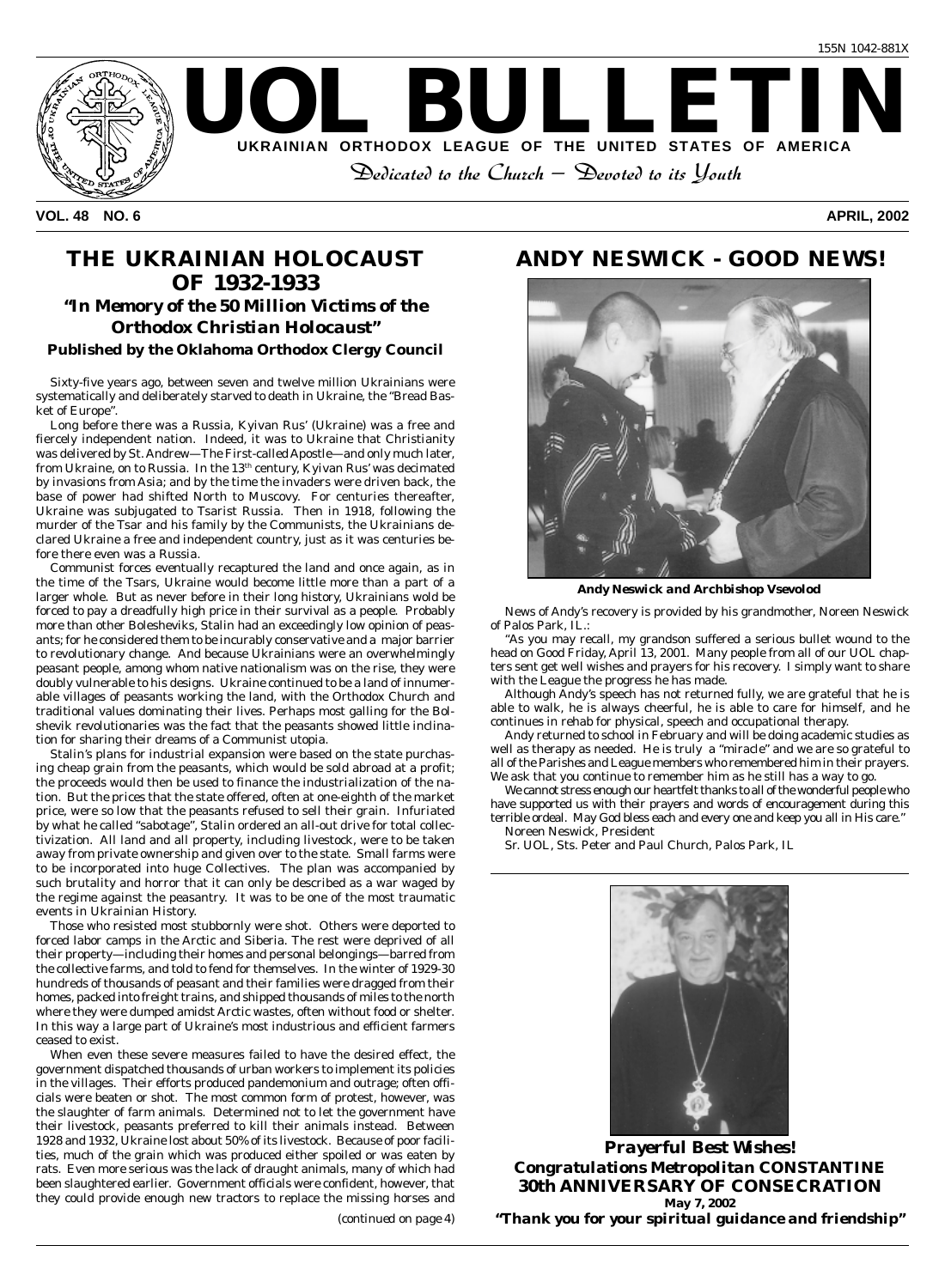UOL BULLETIN—The official publication of the Ukrainian Orthodox League of the United States of Non-member subscription rate - \$20.00 Canada - \$20.00

| Daria A. Pishko<br><b>UOL President</b> | Alexis Oryhon<br>Jr. UOL President | Dr. Stephen Sivulich<br><b>UOL Bulletin Editor</b> | Father John Harvey<br><b>UOL Bulletin</b> |
|-----------------------------------------|------------------------------------|----------------------------------------------------|-------------------------------------------|
| 64 Coleman Avenue                       | 264 Lower Stella Ireland Road      | 206 Christopher Circle                             | Spiritual Advisor                         |
| Chatham, NJ 07928                       | Binghamton, NY 13905               | Pittsburgh, PA 15205                               | 74 Harris Avenue                          |
|                                         |                                    |                                                    | Woonsocket, RI 02895                      |

Special Assistant - *Alice Sivulich,* 206 Christopher Circle, Pittsburgh, PA 15205 Sr. Staff Writer - *Elizabeth Mitchell,* 46 Lexington Court, Carnegie, PA 15106 Staff Writer - *Joshua Oryhon,* 17 Western, 3rd Floor, Albany, NY 12203 Distribution - Sts. Peter and Paul Chapters, Carnegie, PA

*UOL Bulletin*—Published seven times annually - September, October, November, January/February, March, April, and June.

**The absolute deadline for each monthly issue is the 5th of the prior month. Photos will not be returned unless accompanied by a self-addressed stamped envelope.**

**Note to Contributors: All articles submitted to the** *UOL Bulletin* **must be in 12 point Times New Roman (font), or typed and double spaced in 12 point type. Articles may be submitted via e-mail attachments.** The editor reserves the right to condense any material submitted. Material cannot be returned.

Advertising rates: Please inquire through editorial offices.



"Whatever you do, do all for the glory of God" (1 Corinthians 10:31)

# 55<sup>th</sup> UOL Convention **BOSTON**

July 17th through July 21st 2002

## **Radisson Hotel Boston**

200 Stuart St., Boston, MA 02116 \*\* Reservations: (617) 482-1800 \*\* Hotel rate: \$149 / night

This special rate will apply 3 days preceding and following convention \*\* Reservations must be made by June 20, 2002 \*\*

Make sure to book hotel reservations for: "UKRAINIAN ORTHODOX LEAGUE" check out the hotel website: www.radisson.com/bostonma

Hosted by the Senior and Junior UOL Chapters St. Andrew Ukrainian Orthodox Church, Boston, MA

## **REGISTRATION PACKET:**

Seniors: \$185 Juniors and Clergy: \$175 Pre-teen (ages 6-12): \$75 Deadline for pre-registration: June 20, 2002 Late registration - add \$25.00

For more convention information contact: Chairperson: Sandra Kondratiuk Tel: (617) 489-2613 e-mail: skondratiuk@aol.com

#### **PERMANENT CONFERENCE OF UKRAINIAN ORTHODOX BISHOPS** *Beyond the Borders of Ukraine*

† Wasyly, Metropolitan of Canada † Constantine, Metropolitan of the USA and Diaspora

To the beloved monastics, clergy and faithful of our Ukrainian Orthodox Communities beyond and within the borders of Ukraine at the season of Great and Holy Lent.

"*I came not to call the righteous, but sinners."* Mark 2:17

In reading the Holy Scriptures, we quickly learn that our Lord Jesus Christ was given many names throughout His earthly ministry, but none is more comforting to us who, along with millions of others in this world, bear his Name – "Christian" – than the appellation: "He is a friend of sinners". Of course, those who referred to Him as such in the Gospels were doing so in neither a positive nor a comforted sense, but rather in a negative one, criticizing Him and characterizing Him as *one* of the sinners. In modern society we might hear said of Him: "A man is known by the company he keeps."

The Lord's response to those who would thus criticize Him is that "it is not the healthy who need a physician, but those who are sick". *"I came not to call the righteous, but sinners".* He was invited to the homes of sinners, but they, in turn received an invitation from Him to accept the love and mercy of God the Father. It is this response that we must consider carefully during this Great Lenten period.

When Christ calls us to repentance, it is not merely a reformation of behavior that He demands, but a real change of character! It is relatively easy for us to *behave* in such a way so as to impress family, friends and neighbors in a transcendent, but superficial, way. It is, however, quite another matter to change our character – for the meaning of repentance is precisely "positive change". Change of character manifests itself in most sincere confession and by its very nature encompasses reformation of behavior. Character change gives evidence to not only fellow man, but also to God Himself, of our sincerity and intention to travel the narrow path in our earthly pilgrimage, toward eternal life.

In changing our character, we prove that we are dealing with the root of our sinfulness rather than with the symptoms alone. Like Zacchaeus we will release ourselves from all that bogs us down so that Christ might be among us – like the Publican we will beat our breasts and beseech the mercy of God – and finally like the Prodigal we will recognize and make every effort to become what we were created to be – CHILDREN OF THE HIGHEST. Only through the Grace of God can this be realized through our devout prayers and abstinence from all passion.

We, who have been called by God to be your Archpastors, most fervently commit ourselves at this holy season to such prayer and abstinence. We beseech the guidance of the Holy Spirit so that not only each of us as individuals, but all of us as the community of Ukrainian Orthodox faithful, might come to a true comprehension of repentance, thereby, seeking complete unity with Christ. This is accomplished by our love for him and for one another. It is only after we respond positively to our Lord and Savior Jesus Christ's invitation to accept this love first from God the Father that we can hope our Holy Church will become – through us as her sons and daughters – the moral conscience of our Ukrainian nation – in Ukraine or beyond her borders.

Only when we abandon all self-righteousness and judgment or criticism of others can we begin the Great Lenten journey with sincerity and humility - in heart, mind and soul - of our desire to be one with God. Truly the Giver of Life will open the doors that lead to the incredible process of true repentance for all "who are afflicted". As the consequence, we will surely experience, certainly more deeply than ever before, the incomparable Joy, Light and Love of the Resurrection, which will fill our lives and homes, exposing for us the narrow path we must follow.

May the Grace of our Lord and Savior Jesus Christ, the Love of God the Father and the Fellowship of the Holy Spirit be with us all on the incredible journey of Great Lent! You, beloved – in good spiritual health – are the seal of success for our Archpastoral ministry. Pray for us as we do incessantly for you.

† Wasyly, Metropolitan – Ukrainian Orthodox Church of Canada † Constantine, Metropolitan – Ukrainian Orthodox Church of the USA and Diaspora † John, Archbishop – Ukrainian Orthodox Church of Canada † Antony, Archbishop – Ukrainian Orthodox Church of the USA

† Vsevolod, Archbishop – Ukrainian Orthodox Church of the USA † Ioan, Archbishop – Ukrainian Orthodox Church in Diaspora

† Yuri, Archbishop – Ukrainian Orthodox Church of Canada † Jeremiah, Bishop – Ukrainian Orthodox Eparchy of South America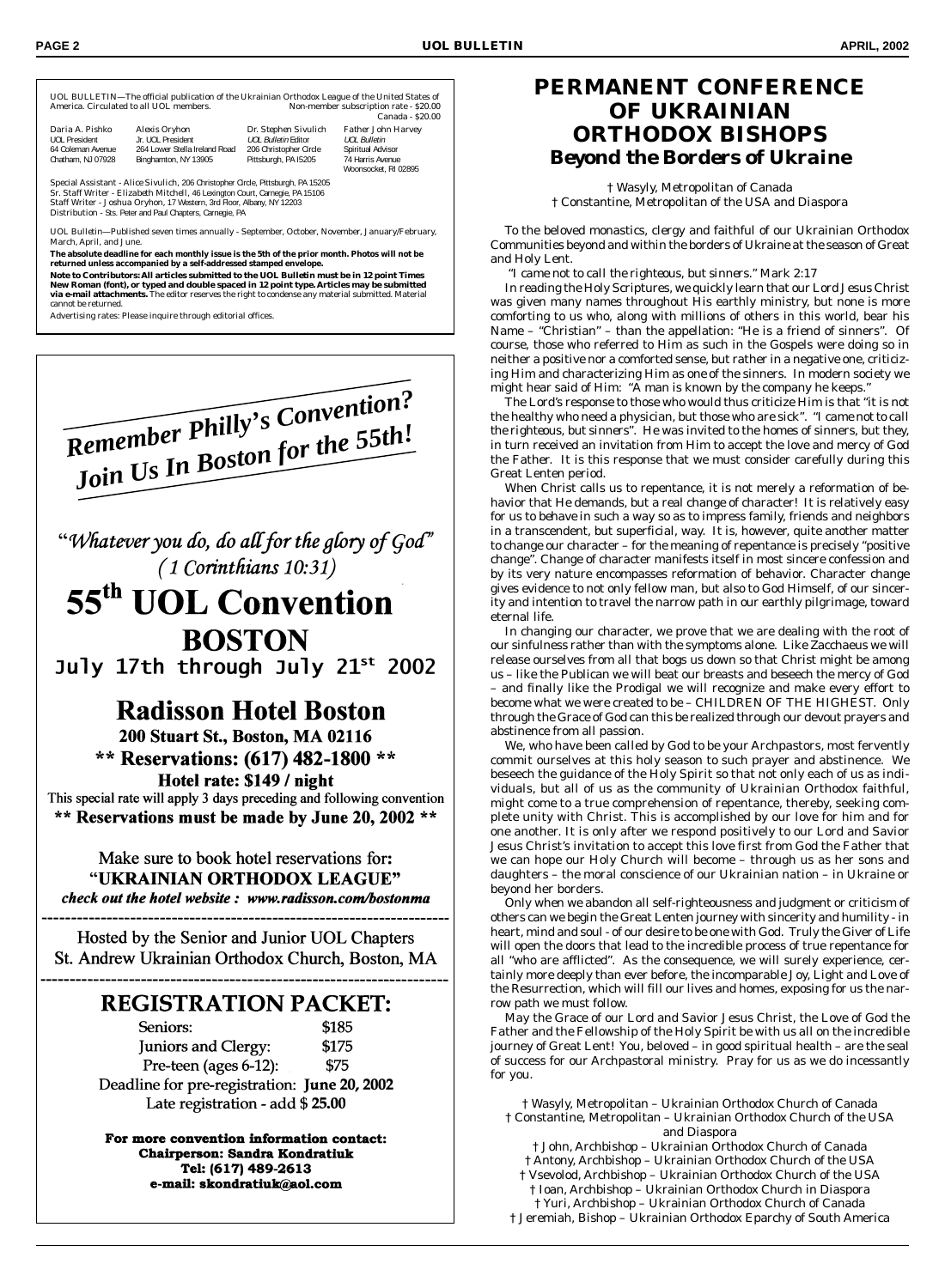# **A PALOS PARK**

### **JR. UOL PRESIDENT'S COLUMN** *John D. Meschisen*

Glory to Jesus Christ.

Greetings once again. I hope everything is stupendous with you all. Things are peachy with me. (Just in case you were curious.) Well, things are starting to pick up speed in the Jr. UOL. The Jr. Board plans to meet at least two more times in the next three months to finalize the convention plans and to bring business to a close for the year.

Everyone should have their dues and roster forms in to Miss Natalie Beck. If not, please get those in. The Jr. board is also in the developmental stage of producing something that we call "The

Travel Grant". This grant would have to be applied for, and would be given to a group of juniors, or an individual, or an existing chapter who does not have the financial means to come to the annual convention. We hope that this will be a way to spread enthusiasm for the Jr. UOL and encourage convention attendance.

Well this is all I have for now, but don't fret next time I will write a ton more!!

Until then, I will remain through Christ most affectionately yours, John Meschisen

## **JOHNSON CITY JR. UOL NEWS**

In celebrating the 75th Anniversary of our church in October 2001, our youth have been motivated and enlivened into another great year. Our Junior UOL Chapter at St. John Church, Johnson City, NY has been off to a great start and kept busy with chapter projects. In services for our church, we work the coatroom of the parish hall, waitress at banquets, and provide coffee hour every Sunday after church. We also decorated the church for the Nativity, and baked and sent cookies to the college students that belong to our church.

The juniors have also reached out to help others. We held a pancake breakfast at our church to raise money for the Children of Chornobyl Fund. Also, during the Nativity Advent we participated in CHOW (Community Hunger Outreach Warehouse) drive, which collects food for the needy in our area. We took two extra collections in our church. One was to send over seven hundred dollars to help the firemen who have been working since the September 11 attack on America. The second collection was geared toward making the Christmas season brighter for the less fortunate in our community. With over three hundred dollars that we collected, the juniors purchased a great deal of toys to be given to a local organization that would distribute them.

In the near future, we plan on working at local soup kitchens, visiting at nursing homes, and providing lenten dinners after church services. Megan Scannell

St. John the Baptist Church, Johnson City, New York

#### **PARMA JR CHAPTER NEWS** *"Snow May Be Cold, But Parma's ON FIRE!*

Forecasters cold never have predicted the heat wave that came from Parma this winter. While some people like to stay in and keep warm by the fire, the Parma Jr. UOL Chapter has generated its own heat. They have kept busy with activities spiritual, philanthropic, and social.

The season began in mid-December, with the parish's Annual St. Nicholas celebration. The juniors and Sunday schoolers alike participated in this program, which taught us the ABC's of the Christmas season. But the fun didn't stop there. They shared their knowledge with the rest of the parish at a singa- long the Sunday after Christmas. Junior members read passages from the Nativity story and the parish joined together to sign traditional carols.

The chapter wasn't through yet. They were also busy serving the needs of others. With activities such as helping the Senior UOL serve Cviata Vechera to parishioners and raise money for a new roof for St. Herman's House of Hospitality. The needs of St. Herman's were realized when members of the Jr. UOL went to the shelter to help prepare and serve a meal. Two members loved it so much that they hid from departing vehicles and spent an extra hour bonding with Abbot John Henry, and the rest of the men who live there.

Think the chapter has broken into a sweat yet?—not even close! Fr. John





**"MALANKA"**

*Parishioners welcome the New Year*

Far away from Ukraine, in Palos Park, Illinois, at the parish of Sts. Peter and Paul, the Ukrainian tradition of "Malanka" is not forgotten.

With every year more and more people join us for this wonderful celebration. And that is not surprising. Why not come and enjoy great food, great music, laughter and dancing. This year's Malanka was the best ever! With over 200 people attending, we all joyously welcomed year 2002.

The Malanka is one of the main fundraisers for our UOL chapter. In preparation for the UOL Convention, which will be held in Chicago in the Summer of 2003, we all are working hard to raise funds for the convention.

This event has drawn many people from other parishes and neighborhoods. The Malanka makes a wonderful evening for our parish members to enjoy the fruits of their hard work that goes into this event.

So...we all danced, sang, and when the clock ticked down to Midnight, we all yelled out "Happy New Year". From everyone at Sts. Peter and Paul, we wish you a happy, safe and year full of hope.

Pani Matka Laura Naumenko

#### **Exercise daily. Walk with the Lord!**

lit a fire underneath seven Jr. UOL members and convinced them to join him for a night of faith, fellowship and fun in Niagara Falls, Canada. The three and a half hour drive easily turned into nine hours as the van ventured through snow, sleet and rain. Many doubted that they would ever arrive at their destination but 75 games of taboo, 32 Ukrainian CD's, and nine hours later they arrived at their destination. The weather in Niagara was not any better and after a night of indoor swimming the gang braved the blizzard once again for a nine-hour trip home. The experience was something not soon to be forgotten.

Eager for the upcoming convention in Boston, the Jr's planned an extremely fun filled and profitable fundraiser. Area youth came to support the chapter at their "Drive-In Movie", where *Shrek* was shown on a big screen and great food was purchased at the concession stand. A total of \$300 was raised to help send the juniors' to Boston.

Heat stroke yet?—No No No, not yet until we spent a day at Laser-X-Team. Juniors and future members united during a day of laser tag, air hockey and winning bouncy balls. The young ones ran wild while the older ones were a little more competitive. Even though Melanie always wins we don't get discouraged because we know it's all fun and games.

Think our fire is extinguished? No way Ihor! The year's not over and we have lots more to do. *Just wait until Spring Fever hits Parma!*

In Faith, Hope and Love,

Nina Aust, Jr. Chapter President and, Christy Bohuslawsky, Jr. Chapter Vice President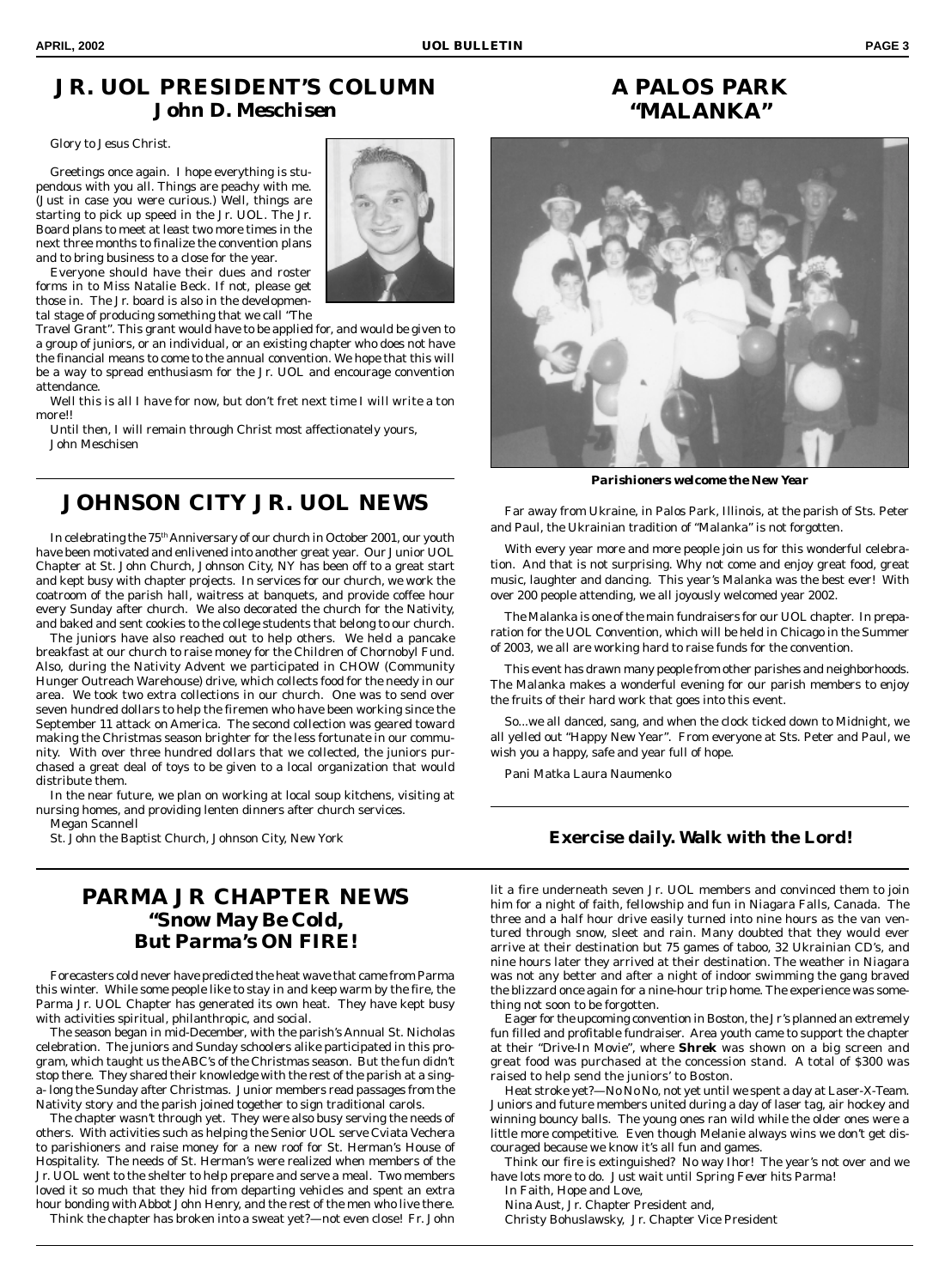#### **UKRAINIAN HOLOCAUST**

*(continued from page 1)*

oxen. But the production of tractors fell badly behind schedule, and a very high percentage of those which were delivered broke down almost immediately. As a result, in 1931 almost one-third of the grain yield was lost during the harvest. To make matters worse, a drought hit southern Ukraine in 1931.

The Ukrainians continued to resist and to dream of a free and independent nation; and since Joseph Stalin could not kill that dream, he first decided to deport all Ukrainians to other parts of the Soviet Union. Discovering that there were too many of them to move, Stalin decided to kill the dreamers instead; and his weapon was a man-made, artificial famine which was designed to eliminate the troublemakers and force the survivors into total, complete submission. The famine which occurred in 1932-33 was to be for Ukrainians what the Holocaust was to the Jews, and what the Massacres of 1915 was for the Armenians. A tragedy of unfathomable proportions, it traumatized the nation, leaving it with deep social, psychological, political and demographic scars that it still carries to this very day. The central fact about the famine is that it did not have to happen. Food was available; but the state confiscated most of it for its own use. All crops were requisitioned by the Soviet government and shipped elsewhere. This confiscation of food included seed which was intended for spring planting. Any man, women or child caught taking even a handful of grain from a government silo could be, and often was, executed. In Moscow a law was enacted stipulating that no grain could be given to the peasants until the government's full quota had been met. Gangs of party activists conducted brutal house-to-house searches, tearing up floors and delving into wells in search of grain which remained. In fact, if a person did not appear to be starving, he was suspected of hoarding food.

Famine, which had been spreading throughout 1932, hit full force early in 1933. Lacking bread, peasants ate pets, rats, bark, leaves, and the garbage from the well-provisioned kitchens of Communist Party members. Whole villages were erased and people were dying by the tens of thousands. Cannibalism existed. At first cannibals were shot on the spot, but later were thrown into concentration camps. The most terrifying sights were the little children with skeleton limbs dangling from balloon-like abdomens. Cordons of troops prevented peasants from entering cities; those who managed to break through wandered about until they fell in the streets. Such people were loaded onto trucks, together with the corpses, and dumped into pits outside of the city.

With the climbing death rate during the famine, the publication of death statistics was forbidden by the Soviet government. When deaths due to famine took on major proportions in Ukraine in 1932-33, physicians certifying the cause of death were forbidden to name the killer—starvation. The word "holod" (hunger) was decreed as counter-revolutionary, and no one valuing his own life and those of his relatives dared use it publicly. When the results of the census of 1937, for example, revealed shockingly high mortality rates, Stalin had the leading census takers shot.

Elsewhere there was no famine—much of Russia proper barely experienced it—but the borders of Ukraine had been sealed by the secret police; there was no escape. **The Ukrainians had been sentenced to death.** And thus, the greatest genocide in history was systematically accomplished. A noteworthy aspect of the famine was the attempts to erase it from public consciousness; the Soviet position was to deny that it had occurred at all. To curry Stalin's favor, for example, Walter Duranty—the Moscow-based reporter of the *New York Times*, repeatedly denied the existence of a famine in his articles (while privately estimating that about ten million people may have starved to death). For the "profoundity, impartiality, sound judgment and exceptional clarity" of his dispatches from the USSR, Duranty received the Pulitzer Prize in 1932.

Yet, even to this very day, there are those who deny the Ukrainian Holocaust to such a degree that it is being referred to a *"the hidden holocaust of the twentieth century".* In 1984, for example, a documentary film entitled **HARVEST OF DESPAIR** was shown on Canadian television. This film won numerous prized at World Film Festivals and a 1986 Academy Award Nomination; yet all three top commercial networks in America refused to show it. As recently as 1994, the New Jersey state legislators were being pressured to exclude the Ukrainian Holocaust from Resolution A-589 (The Holocaust Education Bill).

**We're too blessed to be depressed.**

**Plan Ahead. It wasn't raining when Noah built the ark.**

#### **RESOLUTION: TO DO MORE FOR OTHERS** *"To Visit Our Sick and Elderly Parishioners – Not Only During Our Lenten Seasons"*

Advent ended and we celebrated the Birth of Christ, coming together in our parishes to unite in His love and enjoy the beauty of the Christmas season. And then we settled back into our daily routines, feeling good that we did so many activities to reach out to the sick and elderly in our parishes. We caroled at nursing homes. We bought presents for our shut-ins. We served Sviata Vechera to parishioners who were alone. And we broadcast our Christmas Divine Liturgy over the radio to people who were unable to celebrate with us.

We'd done our duties, our Christmas traditions, and we felt good! Yet, every year I know that I walk away from this season saying that I am going to not let these beautiful traditions be ones that we only do at Christmas. It's a long time from January 7<sup>th</sup> to November 28<sup>th</sup>, Christmas day to the first day of advent. Think of all the things that we do during those long months. Work, school, vacations, camps, conventions—the list goes on for miles. We are so fortunate to have the opportunity to do so many wonderful things throughout the year. Yet frequently, as people age, they are able to do less and less and the months do not go by as quickly.

So this year, along with your resolutions to loose 10 pounds, to eat healthier, to work out more, to watch less television, *let us also resolve to do more for others—to visit our sick and elderly parishioners not only during the advent season but during the entire year*. Let us strive to remember that they were the foundation for our parishes and that we are grateful for all that they have done for us. Let us show our appreciation for them not only during the Christmas season—but all year long.

Melanie Nakonachny, Chairwoman Christian Caregiving and Missions

#### **UOL BULLETIN DEADLINE**

*The deadline for each edition is the 5th of the prior month: September, October, November, January/February, March, April, and June.*

#### **PARMA JUNIORS AND SENIORS SERVE LUNCH** *St. Herman's House of Hospitality, Cleveland, OH*



*Becky Naab, Erica Boyko, Christy Bohuslawsky, Monica Rufails, Steve Kisil, and Alex Moysienko*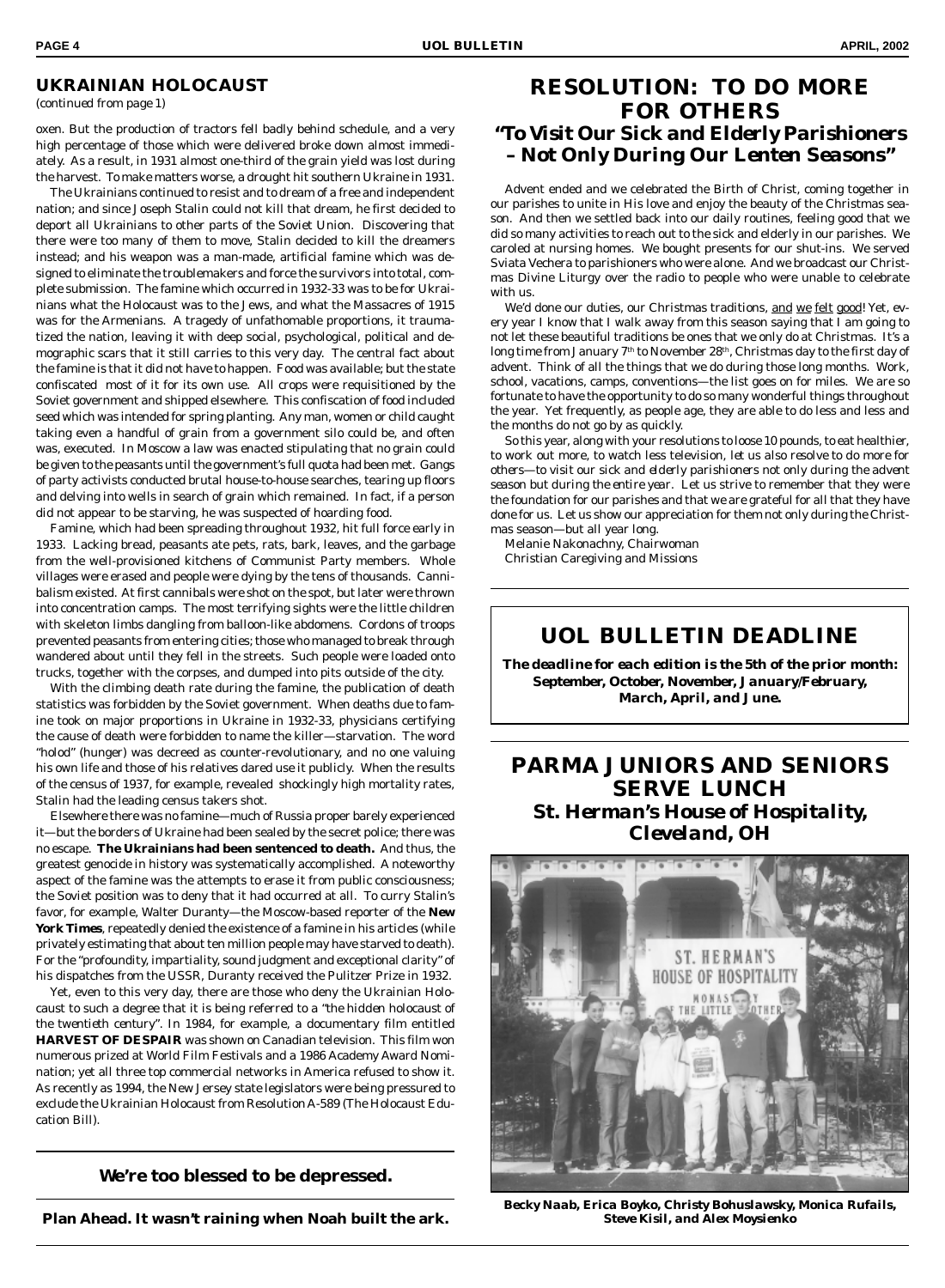### **THE YOUNGSTOWN JR. UOL**



*Annual Lock-In with friends from Parma, Lakewood, and Pittsburgh*

The Youngstown Jr. UOL held our annual all-night lock-in get-together with participants from Parma, Lakewood, and Pittsburgh.

We had a question and answer hour with our guest speaker, Fr. Joshua. We went bowling, played pool, and went out to eat. Next, we returned to our church hall and were "locked-in" until 6:00 AM the next morning. Our group played basketball, ping pong, and had a delicious "make your own sundae" session. All the juniors had fun and fellowship.

A big thanks to the Youth Ministry and our church for sponsoring this event.

In February, we decorated the Omni Nursing Home with the patriotic hearts that we made for Valentine's Day. We also sent Valentine cards to many of our church's disabled members.

Eric Senedak, Reporter



*Youngstown Jr. UOL members and Sunday School children decorate the Omni Nursing Home*

#### **UOC HISTORICAL-EDUCATIONAL COMPLEX/MUSEUM** *General Fund Drive Announced*

For Information: UOC Office of Development, Dr. Stephen Sivulich, Director, 206 Christopher Circle, Pittsburgh, PA 15205; (412) 389-1723.

#### **SHARING YOUR BLESSINGS WITH OTHERS** *"Suggested Outreach Programs"*

As devout and faithful followers of our Lord and Savior, each one of us has been called to share in the blessings bestowed upon us by the Heavenly Father. The members of the Ukrainian Orthodox League have always been generous in leading the way for the Church in its ministry in *Care Giving and Missions*.

The 2001 UOL Convention, which took place in Philadelphia, PA outlined the goals for this Ministry of Service. Listed below are charitable programs with which our Church has been working:

**St. Andrew's Society** – A network of faithful in the U.S. that supports soup kitchens for the needy and provide scholarships for seminarians in Ukraine.

**United Ukrainian Orthodox Sisterhoods** – The coordinating body for our parish sisterhoods which provides scholarships to students throughout the world and sends clothes parcels to the needy.

**Eastern Orthodox Foundation** – A home for the emotionally, physically, and mentally challenged in Indiana, PA.

**St. Herman's Monastery** – A monastery of our Central Eparchy which provides food and shelter to the inner city homeless of Cleveland, OH.

**Children of Chornobyl Relief Fund** –A relief agency to the victims of the nuclear disaster in Ukraine which has implemented our Church's aid program to two orphanages in Ukraine.

**Orthodox Christian Mission Center** – An agency of SCOBA which sends missionaries and mission teams throughout the world. Recently, sent a team to our Church in Brazil.

**ZOE for Life** – An Orthodox organization assisting women in crisis pregnancies.

We are encouraging each UOL Chapter to select an outreach program and organize a fundraiser or solicit funds among the membership and faithful of the parish. We understand that it is much easier to just write a check, but it is much more meaningful to give from the heart!

Fr. Deacon Ihor Mahlay, Director

UOC Office of Missions and Christian Charity

Melanie Nakonachny, Chairperson

UOL Christian Caregiving and Missions Commission

#### **GREETINGS FROM AMBRIDGE, PA UOL**

Another year has passed and it's time to wish all of our UOL Chapter members and Orthodox Christians a Happy New Year. May our Lord bless everyone with good health and happiness. May we continue to work for God, our chapter and fellowmen.

Although we are not a large chapter in numbers, we are busy with various activities for the church and charities. We hosted a brunch for the entire congregation on Orthodox Sunday. In December, we packed 150 lunches for the homeless in Pittsburgh. It's a wonderful feeling, while packing these lunches, knowing that the effort will be greatly appreciated.

St. Nicholas Day is always exciting. The Sunday School children presented a program which was followed by the arrival of St. Nicholas, who knew that they were good all year long.

On January 18th, our UOL Chapter hosted the Theophany Eve dinner. Following the delicious meal and great fellowship, we joined Father Michael for the Theophany services.

Our little Gift Shop, in the corner of the hall, is also doing well. Our president, Ann Rizzo, keeps it well supplied with Ukrainian cards for all occasions along with other gifts. We also hold raffles occasionally to supplement our treasury.

Until you hear from us again, GOD BLESS.

Ann Somar, Reporter



*UOC Consistory Offices (Current) Historical-Educational Complex (Proposal)*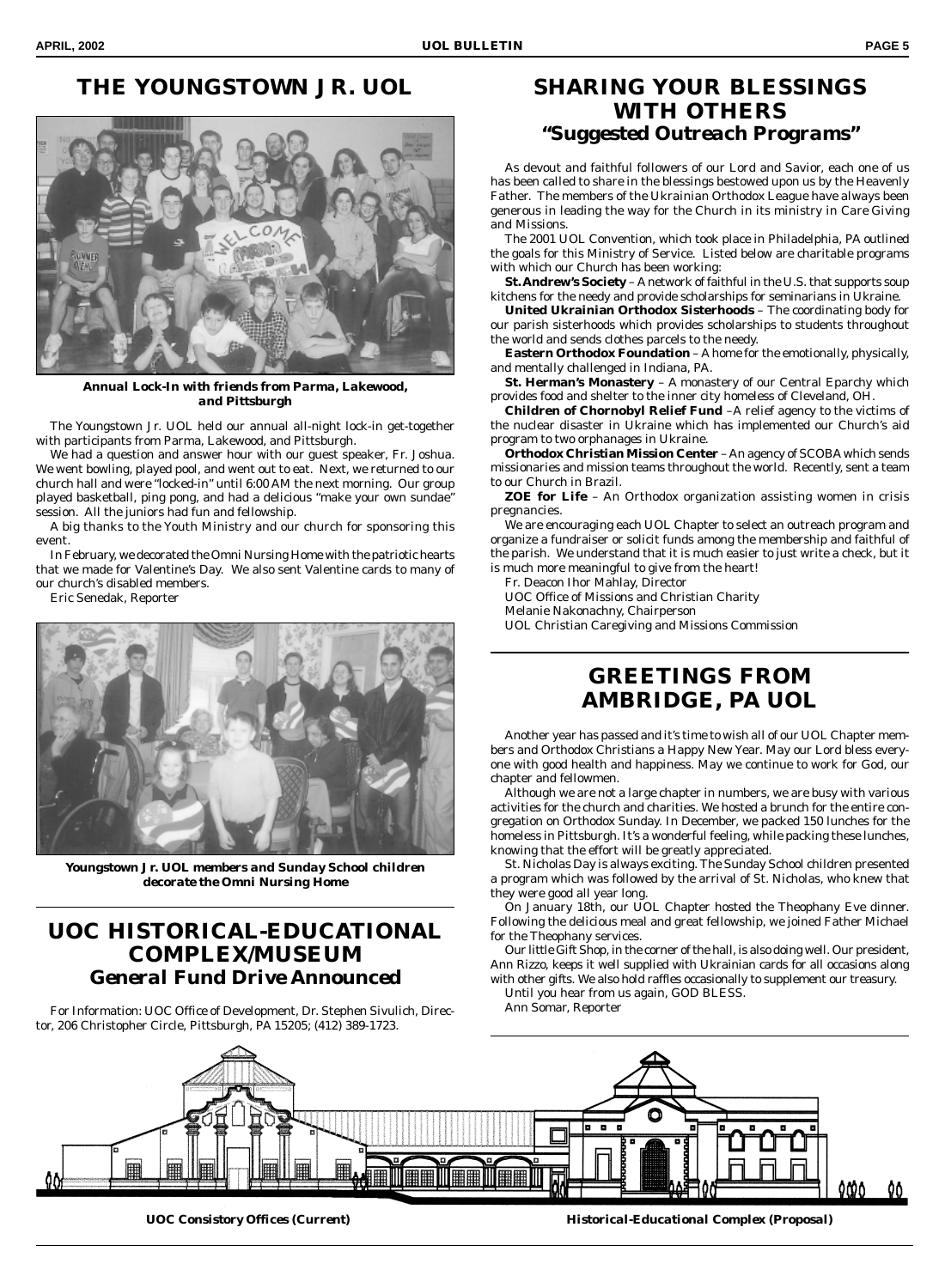#### **RELIGION: QUESTION BOX**

Fr. John W. Harvey, St. Michael Parish, Woonsocket, RI

**QUESTION:** My niece has become a warrior against fur and leather products. Although I think that she is a bit extreme, some of her arguments made sense. Has our church ever expressed an opinion about this subject?

**ANSWER:** Certainly in both Old Testament and New Testament times, only natural products were used. Today, we can use all manner of synthetic materials for clothing, packaging and whatever. In Scripture, wineskins, fleeces and leather garments are all mentioned. For the Jews, a prayer was said every time an animal was slaughtered for food or other purposes. Life created by God was being taken, but for a specific and plausible purpose, such as food, or being tanned for many uses as a leather product, such slaughtering was a good stewardship usage of the resources of God.

Animals were not wasted for sport. At the turn of the twentieth century almost whole species of birds were wiped out to provide feathers for the women's fashions of the time. This was a frivolous and unnecessary use and certainly quite destructive for nature.

Our church has not made specific pronouncements on this subject (i.e., clubbing of baby seals for the fur industry). The Ecumenical Patriarch does, however, *promote ecology and the sustainable usage of the world materials, because God has made us stewards of his creation.*

#### **COATESVILLE CHAPTER NEWS**

The Junior UOL Chapter of Holy Ghost Church, Coatesville, PA, attended the 2001 Jr. UOL Convention in Philadelphia last summer. Mark and Diana Teijaro (seniors) attended with the youth and came back excited and moved. The Holy Spirit had touched their hearts and guided them in organizing a local chapter. Years ago, our church had a very strong chapter and we are fortunate to have several former members rejoin the UOL.

An organizational meeting of our revitalized Ukrainian Orthodox League (UOL) was held recently. We have fourteen (14) charter members: Father and Pani Czumak, Jeanne Eckman, John Kosturos, Tammy Monko, Alexandra Parks, Irene Pashesnick, Katie Peck, Diana and Mark Teijaro, Avelino and Pen Teijaro, and Ray and Pru Vito.

New elected chapter officers are: President – Diana Teijaro, Vice-President – Ray Vito, Recording Secretary – Jeanne Eckman, Corresponding Secretary – Alexandra Parks, and Treasurer – Pani Chris.

For more information n our new chapter, visit our church at: www.holyghostuoc.org.

Jeanne Ruczhak-Eckman, Secretary

#### **CARNEGIE JUNIORS CONTRIBUTE TO FOOD BANK**



*Sts. Peter and Paul Jr. Chapter, Carnegie, PA, sponsored a "Souper Bowl Sunday" — providing soup and sandwiches with profits of \$276 being donated to St. Luke's Food Bank, Carnegie, PA. Jr. Executive Board Meeting in Boston*



*Carnegie Juniors with their "Ideal Advisor" — Alexis Sawchuk*

#### **WHAT IS A JR. CHAPTER ADVISOR?** *"The Ideal Advisor Is"*

- One who enjoys working with youngsters—a variety of ages.
- One who assists with organizing projects but permits the juniors to learn from the experience.
- One who teaches "Robert's Rules" but doesn't confuse meetings. • One who monitors the Jr. Chapter's financial records—
- especially the checkbook and sees that bills are paid.
- One who recruits others to assist with bake sales, coffee hours and preparing food for parish events.
- One who prevents youngsters from climbing ladders to trim the Christmas tree.
- One who walks the five miles in a fund drive.
- One who reminds each officer of his/her duties.
- One who goes bowling and tubing and gets the pizza.

#### *The ideal advisor is Alexis Sawchuk, Sts. Peter & Paul Parish, Carnegie, PA. She does all of this.*

The Jr. UOL Members were asked to describe Mrs. Sawchuk: **Natasha**: "She helps organize everything." **John**: "She helps with meetings and makes sure everything works." **Zach**: "She helps with fund raising and works with us."

**Corinna**: "She does a lot of nice stuff for us and helps us with everything."

**Natalie**: "Without her help, our chapter would fall apart. She reminds us what to do. She is really great."

**Chris**: "She gets everything ready for us, and helps a lot."

- **Anastasia**: "She does a lot. She organizes and is very helpful." **Olesia**: "She helps with financial records and statements, makes sure
- the food is good, and makes sure that everything is done right." **Steven**: "She tries to get others to join, helps with everything, buys things, pays bills, and helps the Treasurer.
- Sts. Peter and Paul Jr. UOL Chapter Members

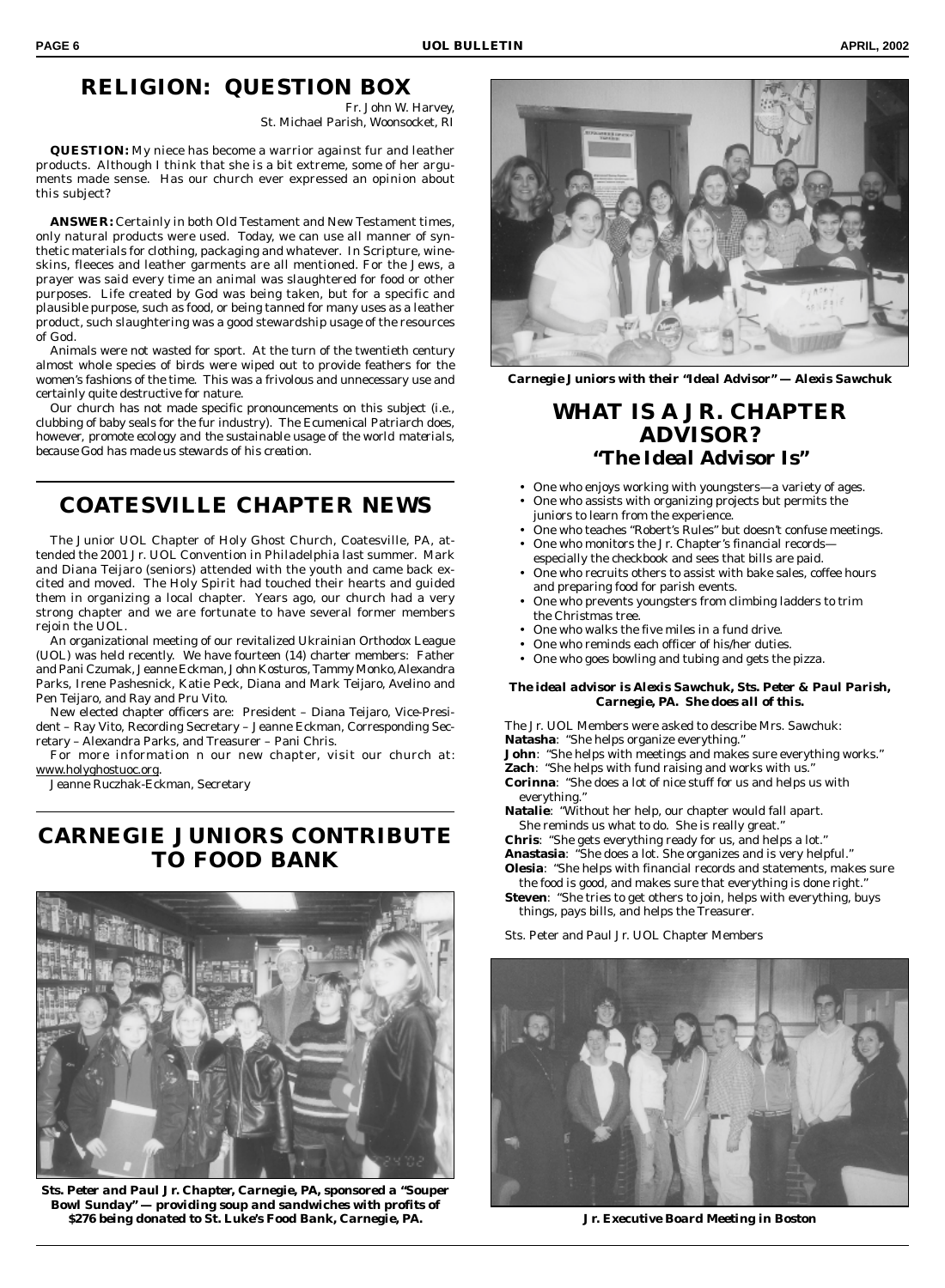#### **MISSION TRIP TO SOUTH AMERICA**

Reflections by Mike Sally: Part III

Sunday, July 15, 2001, I don't know why it was, but I felt I knew something was going to happen today. There was a crackling in the air; the prelude to an eye-opening event of such magnitude as I have never before seen. The feeling lasted throughout Liturgy, held within the large hall of St. Vladimir the Great Parish in Papanduva, Santa Catanina—Bishop Jeremiah's hometown.

At the end of the Liturgy, as the crowd of morning churchgoers was leaving another crowd was entering to participate in baptisms and chrismations. I think this was an awesome sight which that great feeling foretold. We gathered around as close as we could, standing on chairs and benches as the bishop began baptizing the people. When he had finished with the twenty or so baptisms, he announced with arms open, "No more baptisms, now I do chrismations!" And he added at least another 35 people to the Orthodox Church. We were later told that this area once had no congregation. Only recently, within the past ten years, under Bishop Jeremiah's spiritual guidance has the church here grown to over 100 families.

Afterwards, the floor was cleared and tables were rearranged to make room for a grand meal. We enjoyed the lunch to the music of American show tunes sung in Portuguese; such as "New York, New York" and "Maria, Cha, Cha, Cha." We visited the local cemetery in the afternoon as well as the seldom used garage-sized church nearby which was the site of the first officially registered Ukrainian Orthodox Church in Brazil.

When we came back to the site of the morning's Liturgy, we were greeted by a throng of youth—a couple hundred—who had gathered in and around the hall. Most were lured by the free food and drinks but the seminarians commented that hopefully by being in the vicinity of the church, some influence of the spiritual life just might eventually rub off on them.

Most of this week was spent at the seminary in Curitiba finishing the scraping, sanding and painting of windows. The end of the week brought about a trip to the beach to get more of a feel of life here as much as to relax and review the last three weeks.

Saturday was the start of the first ever Orthodox Youth Conference, with young people participating from Brazil, Argentina and Paraguay. We sat in on the conference all day and thought at times it was hard to follow (mostly when Portuguese was spoken—which was actually 95% of the time!) we all enjoyed being able to talk one-on-one with the youth and give them ideas for projects and fund-raisers.

Yes, I do believe that we accomplished our mission. We did some on the seminary, but a major portion of our time was spent visiting with the people. I truly believe this is primarily what this mission trip was about. That is, becoming aware that there are Orthodox Christians around the world that need to be recognized and supported. Over the last several weeks we made friendships and formed lasting bonds that needed to be experienced to know that we were accomplishing our mission goal. God is amazing in His infinite ability to know exactly when to show us exactly what we need to see when and we need to see it. And I thank God for allowing me to see all that I saw on this mission trip.

#### *Ukrainian Orthodox Church of the USA CAMPING PROGRAMS – 2002*

#### **Diocesan Church School Camp**

| Sunday, June 23 - Saturday, July 6                                          | (2-week program) |
|-----------------------------------------------------------------------------|------------------|
| Sunday, June 23 - Sunday, June 29                                           | (1-week program) |
| Sunday, June 29 - Saturday, July 6                                          | (1-week program) |
| Contact: Debbie Burgan, 228 Harding Ave., Clifton, NJ 07011; (973) 340-7586 |                  |

#### **Mommy & Me/Daddy & Me**

Monday, July 8 - Friday, July 12 (5-day program) **Contact:** Natalie Kapeluck, 1810 Sidney St., Pgh., PA 15203; (412) 488-9664

#### **Teenage Conference**

Sunday, July 21 - Saturday, August 3 (2-week program) Sunday, July 21 - Sunday, July 28 (1-week program) Sunday, July 28 - Saturday, August 4 (1-week program) **Contact:** Charissa Martin, 314 Court St., Apt. #1, Brooklyn, NY 11231; (718) 858-7545

### **SYMBOLISM OF EASTER FOODS**

Elizabeth Mitchell

Pascha brings to mind the many delicacies we place in our Easter basket for blessing. I began to wonder why the specific foods were used and why the basket was brought to church. After searching my cookbooks and various publications, I learned this was an age-old tradition stemming from the Christian community asking God's blessing on the food which would break their Great Lenten fast. But why the same food year after year? To my surprise, I found that each of the items to be blessed has some form of religious symbolism.

**Paska** – is symbolic of Christ and the New Passover of Joy. He is the "Living Bread" who came down from heaven to give eternal life to the world. Bread reminds us of Jesus, who in the Eucharist is the bread of Everlasting Life, and who nourishes our souls and our bodies.

**Meat Products** – represent the animals used in sacrifice whose blood, or life, was shed for life and atonement with God in the Old Testament, especially for Passover. It reminds us of Our Saviour Jesus Christ, who became for us the Lamb of God, taking away the sins of the world through His sacrifices. Meats are also a reminder of the story of the fatted calf prepared by the father for his Prodigal Son out of joy in celebration.

**Ham** – is symbolic of the great abundance of Easter and symbolizes our freedom from the Old Testament Law, which did not allow certain kinds of meat. The new law began with the Resurrection bringing joy and freedom of grace.

**Lamb** – symbolizes Jesus, the Pascal Lamb by whose blood we are saved. The Jews sacrificed a lamb and used its blood on their doors so the angel of death would pass over their homes.

**Sausage** (kovbassa) – represents the links of the chains of death which were broken when Christ rose from the dead, descending into Hades filling it with Light and Life. It is indicative of God's favor and generosity.

**Bacon** – is symbolic of the over-abundance of God's mercy to us—the richness of Grace and Eternal Life.

**Butter** – reminds us of the goodness of Christ's love that we should have toward each other and all living things. Butter in the shape of a lamb also reminds us of Jesus, the Paschal Lamb. All dairy products are related to the prophecies, which foretold of the prosperity and peace of the Messianic times. Our new life in the Resurrected Lord is like the Promised Land where Moses led his people after the Old Testament Passover.

**Horseradish** – is symbolic of the sufferings of Christ, the bitterness of His passion to remind us of the sweetness and bitterness that will be encountered in our lives. We should carry our personal cross with faith and humility in the light of Christ's saving passion.

**Salt** – is the reflection of Christ's words: *"You are the salt of the earth."* Salt is also a symbol of the fast; the self-denial, and our cooperation with God as we grow in the Christian faith.

**Eggs** – are indicative of new life and resurrection. The egg is often likened to the tomb from which Christ rose. It is an ancient symbol of life and birth.

The basket of Easter foods is blessed in anticipation of the joyful celebration of Christ's Defeat of Death and the Gift of Life. As each family in the Old Testament celebrated the Passover, today we gather around the family upon returning from Resurrection services, where we greet the rising sun coming from the darkness to the light, from death to life, from earth to heaven. The blessed food breaks the fast of Lent after we partake of the Eucharist and continue our celebration at home.

May you truly enjoy your Paschal feast even more knowing the symbolism of our traditional Easter food. Smatchnoho! Bon Appetit!

(Special thanks to my pastor, Fr. Steve Repa for his assistance with this article.)

Source: \*Various anonymous articles and pamphlets. \*Vaughn, Mary Ann Woloch, Ukrainian Easter, Communications Printing, Coralville, IO, 1982.